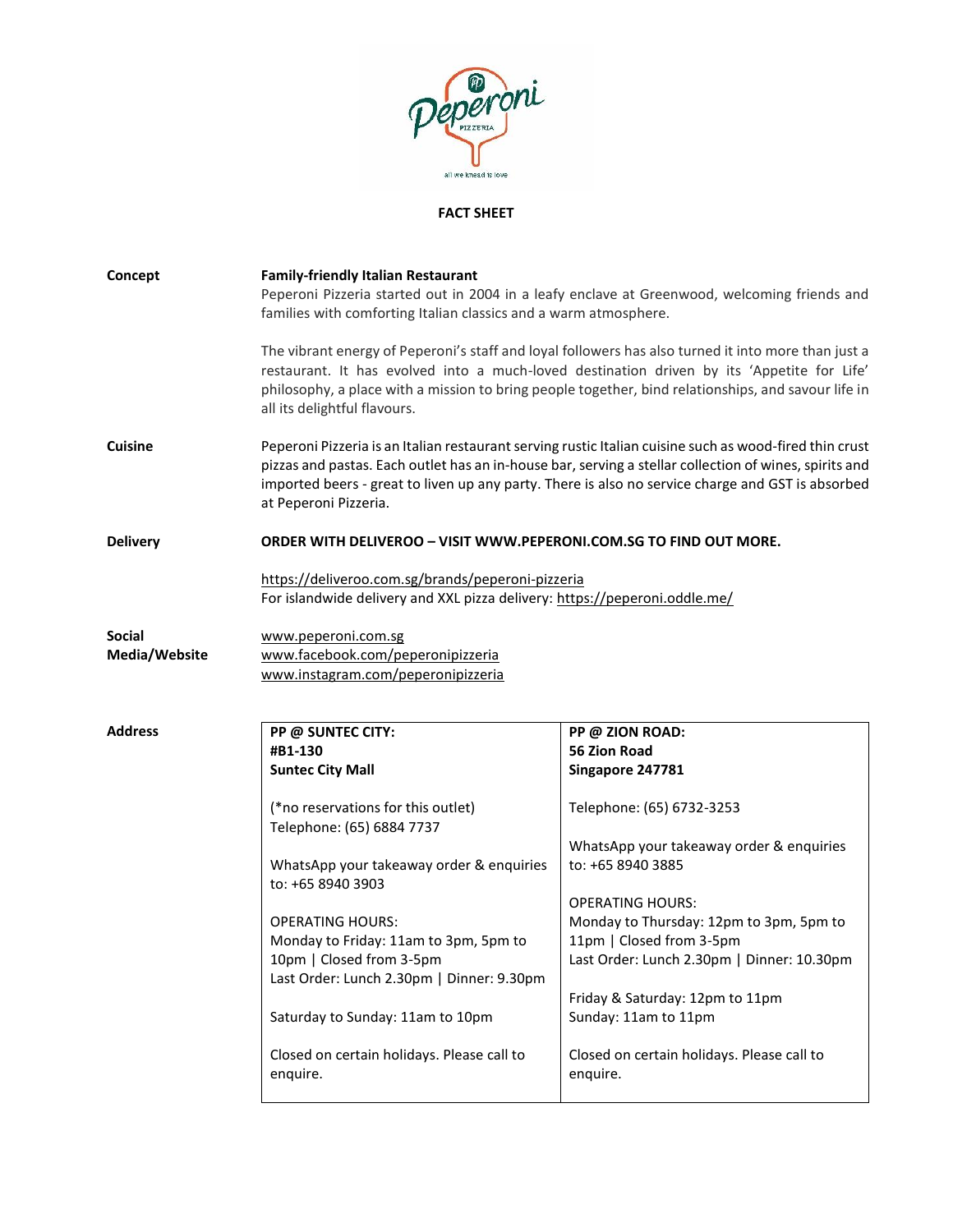| PP @ FRANKEL AVE:<br><b>95 Frankel Avenue</b><br>Singapore 458221                                                                               | PP @ GREENWOOD AVE:<br>6 Greenwood Avenue, Hillcrest Park<br>Singapore 289195                                                                                                   |
|-------------------------------------------------------------------------------------------------------------------------------------------------|---------------------------------------------------------------------------------------------------------------------------------------------------------------------------------|
| Telephone: (65) 6445-5661                                                                                                                       | Telephone: (65) 6465-6556                                                                                                                                                       |
| WhatsApp your takeaway order & enquiries<br>to: +65 8940 3896                                                                                   | WhatsApp your takeaway order & enquiries<br>to: +65 8940 3894                                                                                                                   |
| <b>OPERATING HOURS:</b><br>Monday to Thursday: 12pm to 3pm, 5pm to<br>11pm   Closed from 3-5pm<br>Last Order: Lunch 2.30pm   Dinner:<br>10.30pm | <b>OPERATING HOURS:</b><br>Monday to Thursday: 12pm to 3pm, 5pm to<br>11pm   Closed from 3-5pm<br>Last Order: Lunch 2.30pm   Dinner: 10.30pm<br>Friday & Saturday: 12pm to 11pm |
| Friday & Saturday: 12pm to 11pm<br>Sunday: 11am to 11pm                                                                                         | Sunday: 11am to 11pm                                                                                                                                                            |
| Closed on certain holidays. Please call to<br>enquire.                                                                                          | Closed on certain holidays. Please call to<br>enquire.                                                                                                                          |
| <b>PP @ BIOPOLIS</b><br>10 Biopolis #01-01, Chromos Block<br>Singapore 138670                                                                   | PP @ Upper Thomson<br>267 Upper Thomson Road<br>Singapore 574394                                                                                                                |
| Telephone: (+65) 6478 9091                                                                                                                      | Telephone: (65) 6509-1575                                                                                                                                                       |
| WhatsApp your takeaway order & enquiries<br>to: +65 8940 3921                                                                                   | WhatsApp your takeaway order & enquiries<br>to: +65 8940 3902                                                                                                                   |
| <b>OPERATING HOURS:</b><br>Monday to Friday: 11am to 3pm, 5pm to<br>10pm   Closed from 3-5pm<br>Last Order: Lunch 2.30pm   Dinner: 9.30pm       | <b>OPERATING HOURS:</b><br>Monday to Thursday: 12pm to 3pm, 5pm to<br>11pm   Closed from 3-5pm<br>Last Order: Lunch 2.30pm   Dinner: 10.30pm                                    |
| Saturday to Sunday: 11am to 10pm                                                                                                                | Friday & Saturday: 12pm to 11pm<br>Sunday: 11am to 11pm                                                                                                                         |
| Closed on certain holidays. Please call to<br>enquire.                                                                                          | Closed from 3.00pm to 5.00pm on<br>Mon to Thurs                                                                                                                                 |
| PP @ Botanic Gardens<br>Casa Verde, 1 Cluny Road, Singapore<br><b>Botanic Gardens Visitor Centre,</b><br>Singapore 259569                       |                                                                                                                                                                                 |
| Telephone: (+65) 6467 7326                                                                                                                      |                                                                                                                                                                                 |
| WhatsApp your takeaway order & enquiries<br>to: +65 8940 3884                                                                                   |                                                                                                                                                                                 |
| <b>OPERATING HOURS:</b><br>Mondays to Sundays: 11am to 10pm<br>Pickup/Delivery at 11.30am   Last Order at<br>9.30pm                             |                                                                                                                                                                                 |
| Closed on certain holidays. Please call to<br>enquire.                                                                                          |                                                                                                                                                                                 |